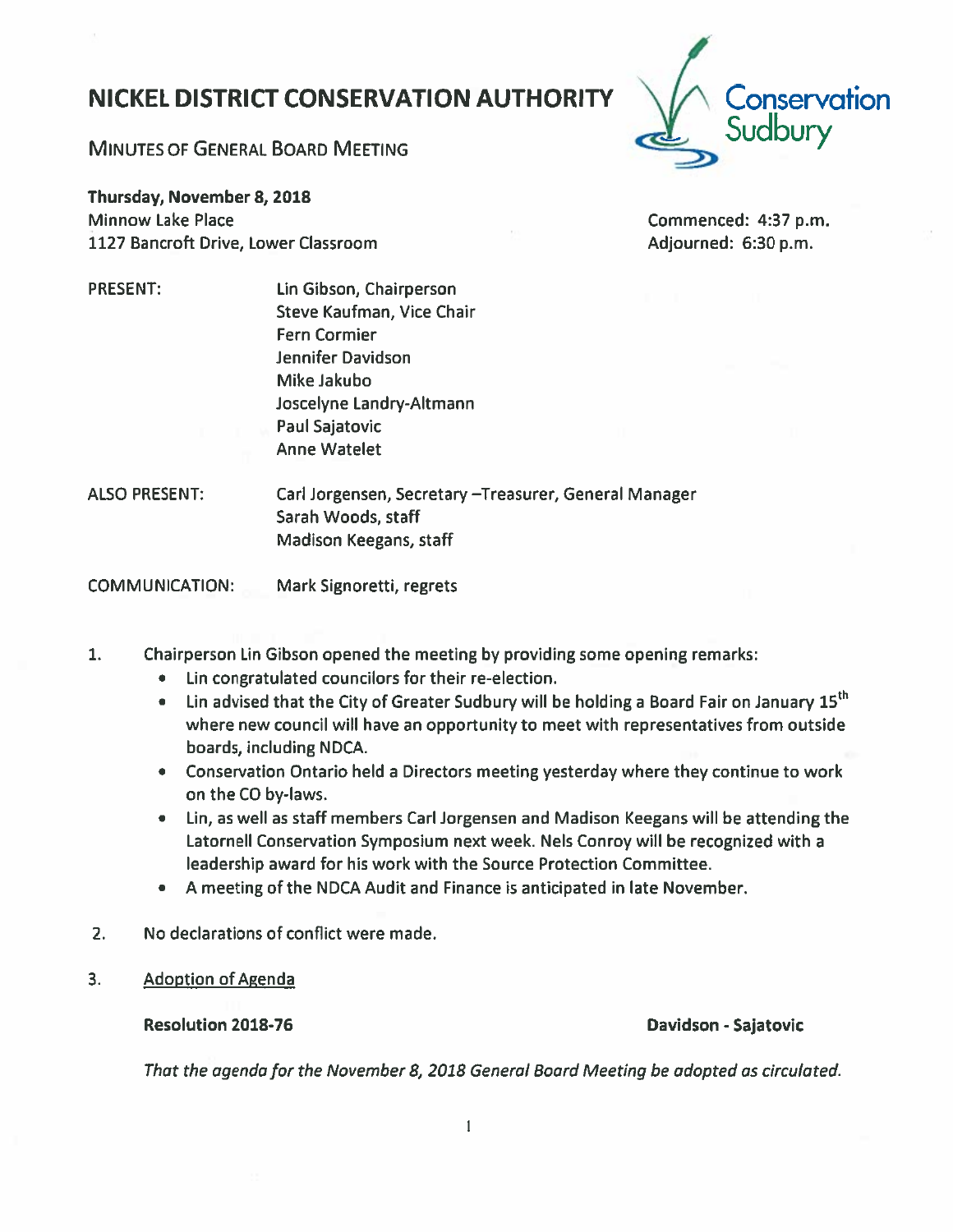Chairperson Lin indicated that <sup>a</sup> small typographical error was made under section 8: the last two items should be listed as items e) and f).

Carried.

### 4.Adoption of Minutes of Previous Meetings

### Resolution

2018-77 Kaufman - Davidson

That the minutes of the October11, 2018 General Board Meeting, as circulated and reviewed, be approved.

Item arising from minutes: Carl indicated that the installation of LID facility is now complete and that <sup>a</sup> grand opening is planned for next spring.

Item arising from minutes: As <sup>a</sup> follow-up to item 7. a) Carl had <sup>a</sup> follow-up meeting with staff at City of Greater Sudbury and expects to hear back in the next few months.

Carried.

### 5.Source Protection Authority

Resolution 2018-78 Jakubo —

Jakubo – Sajatovic

That we now leave the meeting of the General Board of the NDCA and commence <sup>a</sup> meeting of the Sudbury Source Protection Authority.

Carried.

- 6. General Business
	- a) Section 28/29 Report

Resolution 2018-79 Watelet —

Watelet - Landry-Altmann

That the Report for permits issued under Section 28 and Section 29 of the Conservation Authorities Act for October 2018 is received.

Carried.

(Members Landry-Altmann and Watelet arrived during the SPA portion of the meeting)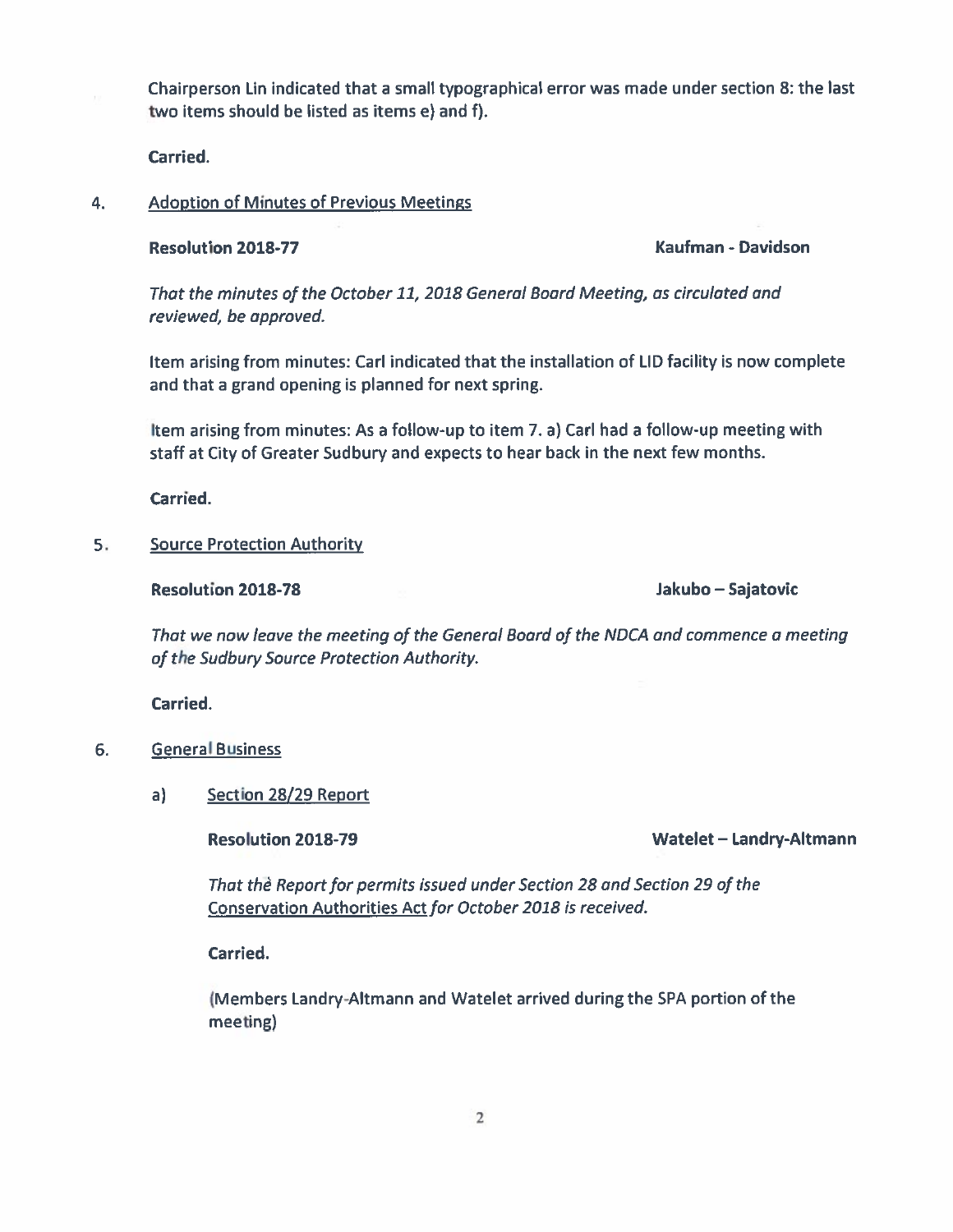### b) Final reading of new Administrative By-Law

Carl reviewed the results of the survey and the final version selected for section C.10 through the survey process.

Resolution 2018-80 Sajatovic – Watelet

Be it resolved that

The Final Draft Administrative By-law 2018-01 is received for fourth reading, and

Be it further resolved that,

The Administrative By-law 2018-01 be adopted by the Nickel District Conservation Authority in accordance with Section 19.1 of the Conservation Authorities Act and

Be it further resolved that,

The Administration Regulation of the Nickel District Conservation Autharity, dated February 5, 1985, and the Supplementary Administration Regulation effective May 29, 1985, and all subsequent amendments to these regulatians are hereby repealed once NDCA By-law 2018-01 comes in to force at 12:01 AM on November 9, 2018.

Carried.

## c) Budget Direction for 2019

Carl provided <sup>a</sup> brief outline of some of the key items to be considered in developing <sup>a</sup> budget for 2019. A more detailed discussion will occur at the next meeting of the Audit and Finance Committee, anticipated to occur in late November. Based on the timelines for presentation of the Levy to the City's Finance Committee, the Chair may call <sup>a</sup> December meeting, and then final budget would be approved at the January 10, 2019 meeting.

(Member Jakubo excused himself from the meeting at this point, 6:07)

### 7. In-Camera Session

Resolution 2018-81 Watelet — Landry-Altmann

That we go in-camera at 6:07 pm.

Carried.

At 6:12 p.m. the Board ended the in-camera session with no resolutions forthcoming.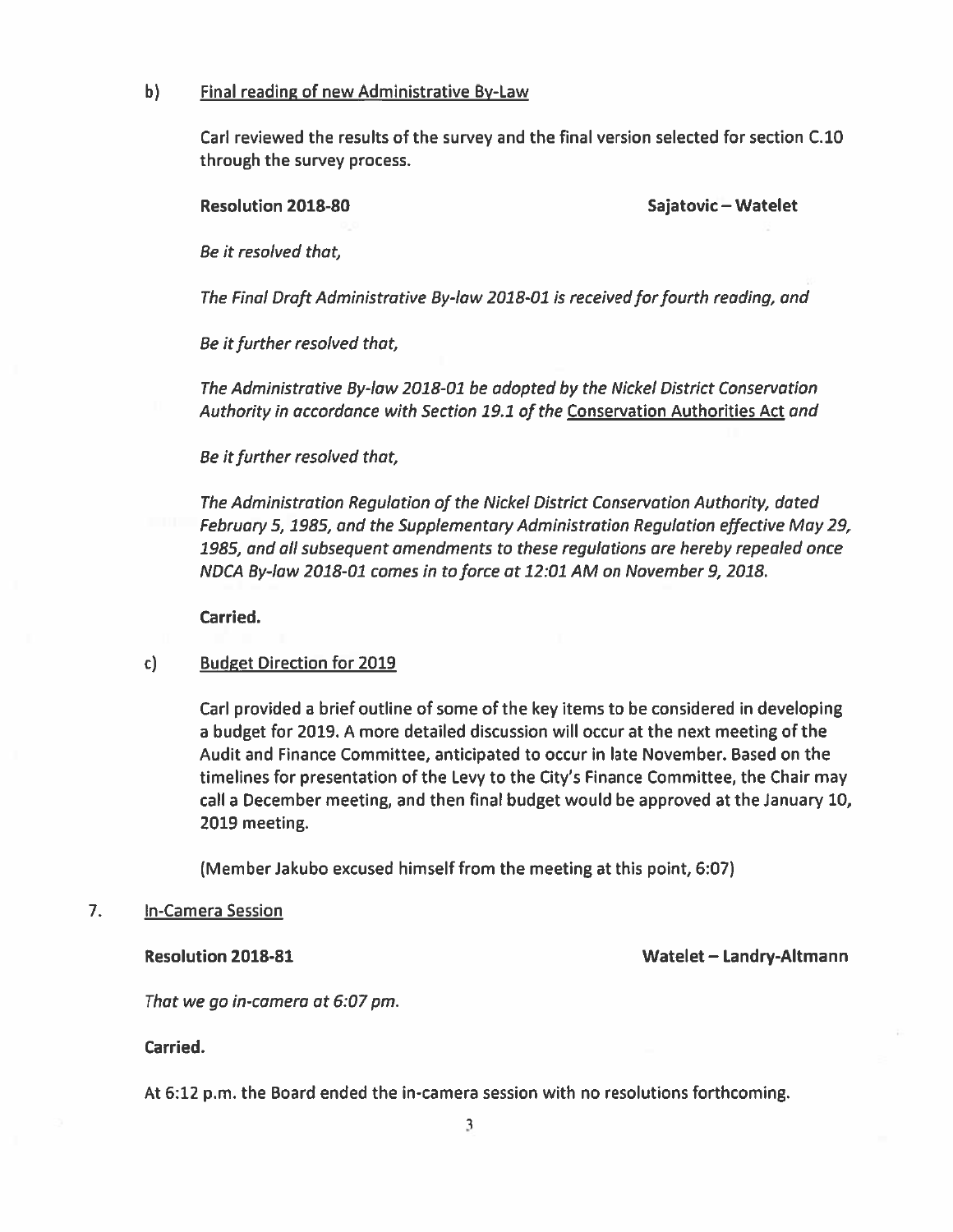### 8.New Business

### a) Ontario Nature Youth Summit

Carl explained that NDCA was able to sponsor <sup>a</sup> local youth to attend the summit with funds available from the post-secondary bursaries, which were undersubscribed this year.

## b) Letter from CO to MECP and MNRF

The letter was briefly reviewed.

## c) Disaster Mitigation Adaption Fund (DMAF) Update

The update of this federal gran<sup>t</sup> program was briefly reviewed. Staff is currently drafting <sup>a</sup> more detailed, full application.

d) NDCF reques<sup>t</sup> to confirm new member

### Resolution

## Sajatovic – Davidson

Given that the Members of the Nickel District Conservation Foundation hove endorsed a condidate based on <sup>a</sup> recently-received application for membership, and

that the Foundation's by-laws require the approval of the General Board of the Authority for the admission of <sup>a</sup> new member, therefore

Be it resolved

That Line Guillemette is admitted as <sup>a</sup> member of the Nickel District Conservation Foundation.

Carried.

# e) NDCF reques<sup>t</sup> for financial suppor<sup>t</sup> of sign plan completion

### Resolution

## Sajatovic – Watelet

Given that the Nickel District Conservation Foundation and the Friends of Lake Laurentian have raised over \$204 000 for the Sign Plan Project at the Lake Laurentian Conservation Area (LLCA), and

That the Foundation at its October meeting passed <sup>a</sup> motion requesting that the Authority allocates up to \$20 000 from its reserve earmarked for use at LLCA therefore